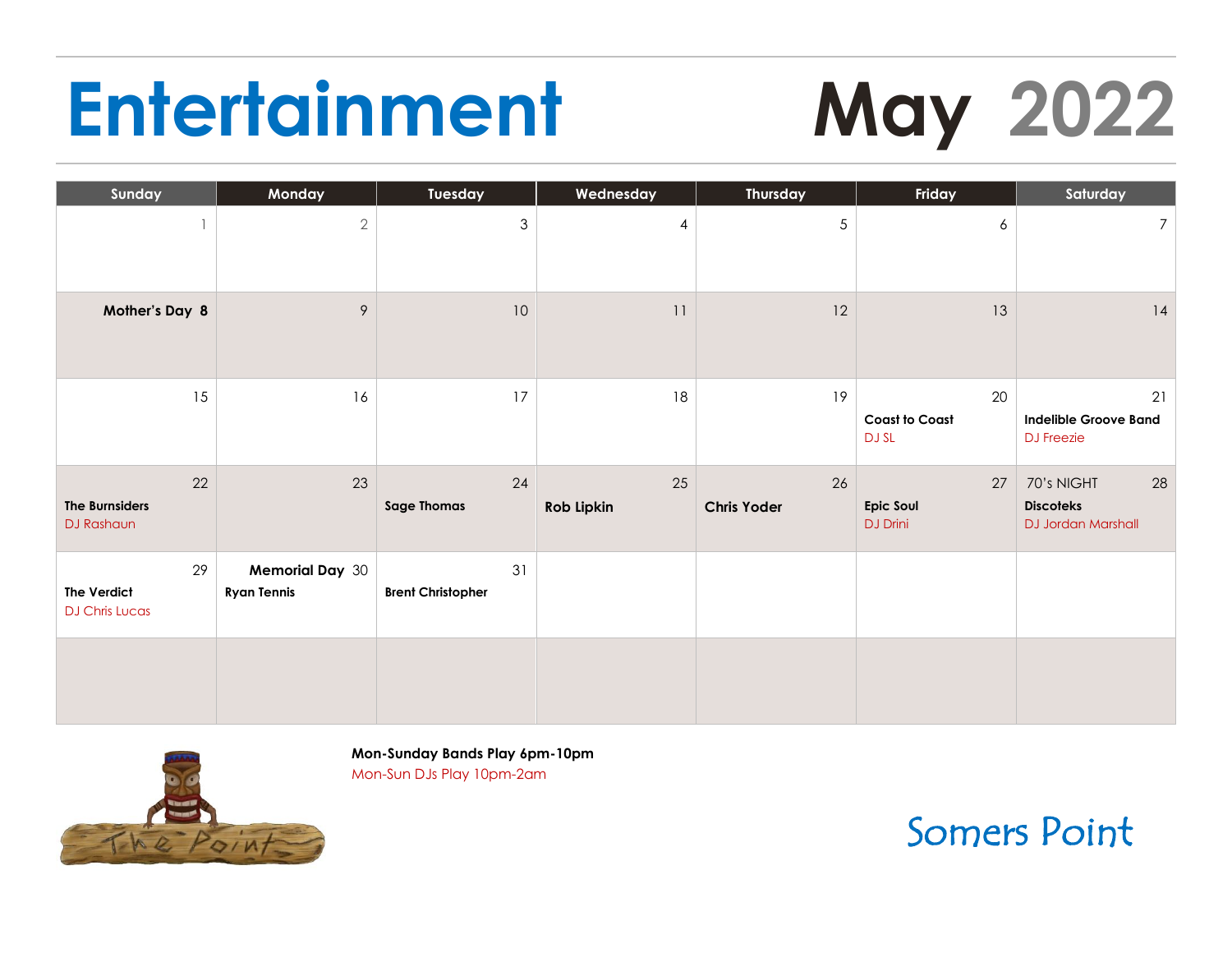# **Entertainment June 2022**

| Sunday                                                               | Monday                                  | Tuesday                          | Wednesday                      | <b>Thursday</b>                      | Friday                                                                                | Saturday                                                                      |
|----------------------------------------------------------------------|-----------------------------------------|----------------------------------|--------------------------------|--------------------------------------|---------------------------------------------------------------------------------------|-------------------------------------------------------------------------------|
|                                                                      |                                         |                                  | <b>Brandon Ireland</b>         | $\mathbf{2}$<br><b>Andrew Moorer</b> | 3<br><b>Ryan Tennis &amp; The</b><br><b>Clubhouse Band</b><br><b>DJ Wreckit Ralph</b> | 80's Night<br>$\overline{4}$<br><b>80's Revolution</b><br>DJ B                |
| 5<br><b>The Burnsiders</b><br>DJ Vito G                              | $\boldsymbol{6}$<br><b>Ryan Shubert</b> | $\overline{7}$<br>Lisa Bouchelle | $\,8\,$<br><b>James Howell</b> | 9<br>Rob Lipkin                      | 10<br><b>Cherry Crush</b><br><b>DJ SL</b>                                             | 11<br>The Locals<br><b>DJ</b> Mormile                                         |
| 12<br><b>The Verdict</b><br>DJ Vito G                                | 13<br><b>Christian Glomb</b>            | 14<br><b>Sage Thomas</b>         | 15<br>Al Olivero               | 16<br><b>Andrew Moorer</b>           | 17<br>Legacy<br><b>DJ Chris Lucas</b>                                                 | 18<br>Atley Moon & The<br><b>Say Somethings</b><br>DJ Vito G                  |
| <b>Father's Day 19</b><br><b>The Burnsiders</b><br><b>DJ Rashaun</b> | 20<br><b>Chris Yoder</b>                | 21<br><b>John Valerio</b>        | 22<br><b>Brent Christopher</b> | 23<br><b>Patty Blee</b>              | 24<br><b>Space Camp</b><br><b>DJ</b> Sepper                                           | 25<br><b>Jobonanno &amp; The</b><br><b>Godsons of Soul</b><br>DJ Brandon Alex |
| 26<br>Cheezy & The<br><b>Crackers</b><br>DJ Vito G                   | 27<br><b>Ryan Tennis</b>                | 28<br><b>Christian Glomb</b>     | 29<br><b>Dan Ward</b>          | 30<br><b>TBD</b>                     |                                                                                       |                                                                               |
|                                                                      |                                         |                                  |                                |                                      |                                                                                       |                                                                               |



**Mon-Sunday Bands Play 6pm-10pm** Mon-Sun DJs Play 10pm-2am

Somers Point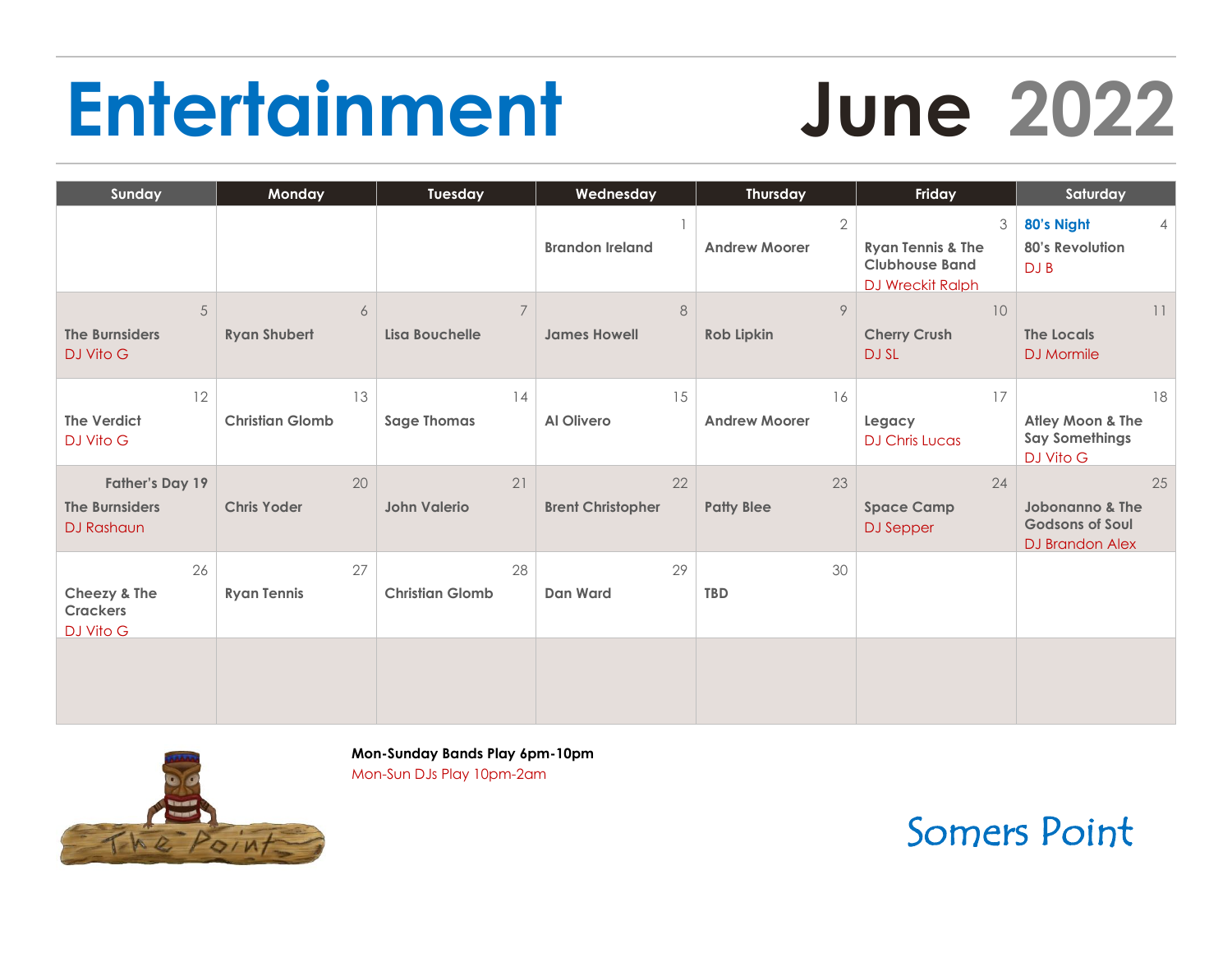# **Entertainment July 2022**

| Sunday                                                            | Monday                               | Tuesday                     | Wednesday                  | <b>Thursday</b>                                                    | Friday                                             | Saturday                                                     |
|-------------------------------------------------------------------|--------------------------------------|-----------------------------|----------------------------|--------------------------------------------------------------------|----------------------------------------------------|--------------------------------------------------------------|
|                                                                   |                                      |                             |                            |                                                                    | <b>The Exceptions</b><br>DJ B                      | $\overline{2}$<br><b>Coast to Coast</b><br>DJ Wreck it Ralph |
| 3<br><b>Cheezy &amp; The</b><br><b>Crackers</b><br><b>DJ NYSE</b> | $\overline{4}$<br><b>Ryan Tennis</b> | 5<br><b>Christian Glomb</b> | 6<br><b>James Howell</b>   | $\overline{7}$<br><b>Hawkins Road with</b><br><b>Heather Hardy</b> | 8<br><b>Cherry Crush</b><br><b>DJ Chris Lucas</b>  | 9<br><b>Indelible Groove</b><br><b>DJ James Strzz</b>        |
| 10<br><b>The Verdict</b><br>DJ Vito G                             | 11<br><b>Brent Christopher</b>       | 12<br><b>Ray Anderson</b>   | 13<br><b>Dom Martino</b>   | 14<br><b>Hawkins Road Band</b><br>with Johnny Sansone              | 15<br><b>The Usual Suspects</b><br><b>DJ Drini</b> | 16<br>Epic Soul<br>DJ Vito G                                 |
| 17<br><b>The Burnsiders</b><br><b>DJ Chris Lucas</b>              | 18<br><b>Ryan Tennis</b>             | 19<br><b>Sage Thomas</b>    | 20<br><b>Lindsey Evans</b> | 21<br><b>The Fabulous Silver</b><br><b>Wings</b>                   | 22<br>Modern Luxe<br><b>DJ Wreckit Ralph</b>       | 23<br><b>Cheers</b><br>DJ Mormile                            |
| 24<br><b>The Verdict</b><br>DJ Vito G                             | 25<br><b>Chris Yoder</b>             | 26<br><b>Dan Ward</b>       | 27<br><b>Ryan Shubert</b>  | 28<br><b>TBD</b>                                                   | 29<br><b>B Street Band</b><br><b>DJ</b> Freezie    | 30<br>Go Ham<br>DJ B                                         |
| 31<br><b>The Burnsiders</b><br>DJ Vito G                          |                                      |                             |                            |                                                                    |                                                    |                                                              |



**Mon-Sunday Bands Play 6pm-10pm** Mon-Sun DJs Play 10pm-2am

Somers Point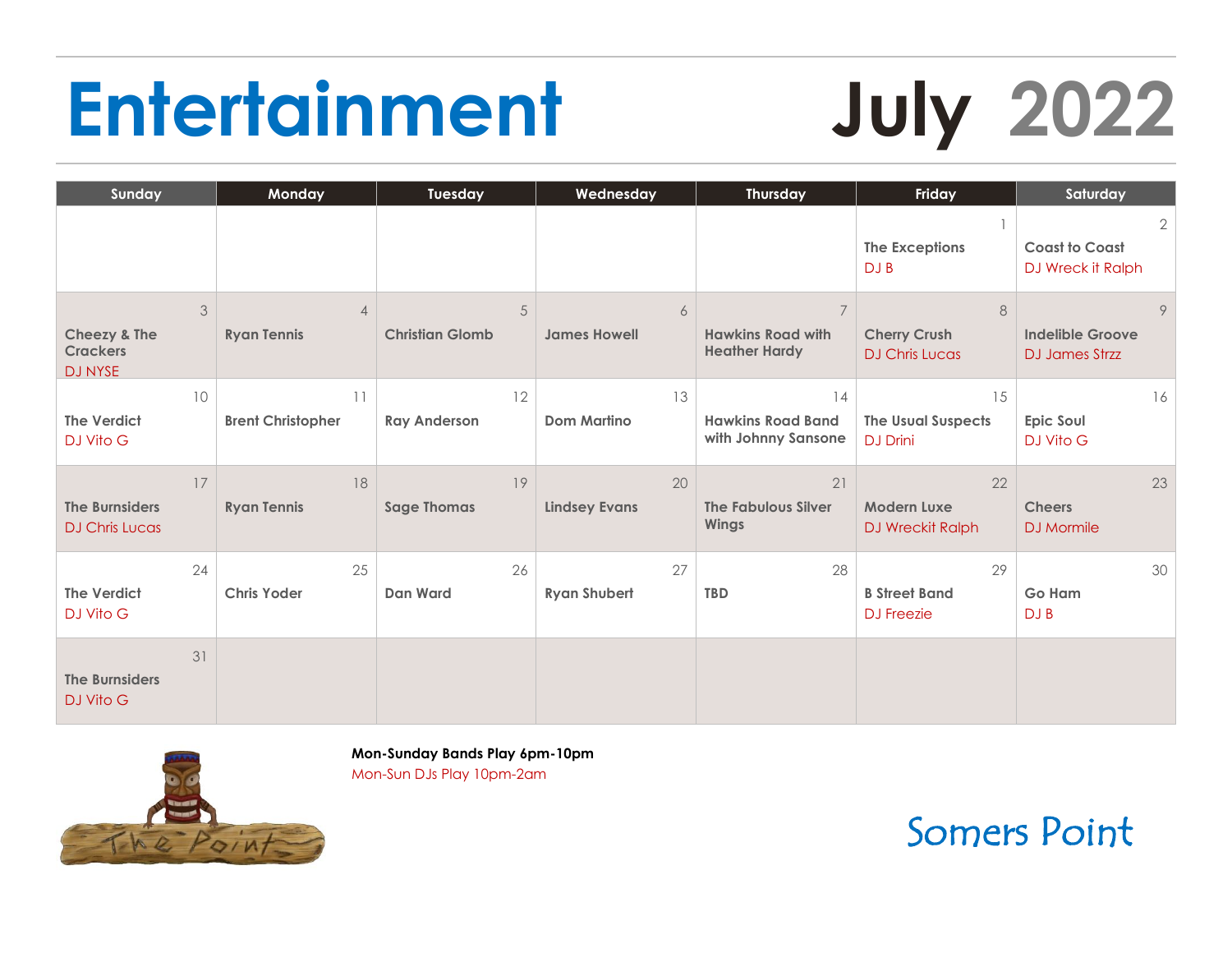# **Entertainment August 2022**

| Sunday                                                  | Monday                        | Tuesday                                | Wednesday                    | Thursday                        | Friday                                            | Saturday                                              |
|---------------------------------------------------------|-------------------------------|----------------------------------------|------------------------------|---------------------------------|---------------------------------------------------|-------------------------------------------------------|
|                                                         | <b>Matt Adams</b>             | $\sqrt{2}$<br><b>Brent Christopher</b> | 3<br><b>James Howell</b>     | $\overline{4}$<br><b>TBD</b>    | 5<br>The Exceptions<br>DJ SL                      | 70's Night<br>6<br><b>Discoteks</b><br>DJ Sepper      |
| $\overline{7}$<br><b>The Verdict</b><br><b>DJ Dahve</b> | $\,8\,$<br><b>Ryan Tennis</b> | 9<br><b>Ray Anderson</b>               | 10<br><b>John Valerio</b>    | $\lceil$ $\rceil$<br><b>TBD</b> | 12<br><b>The Locals</b><br><b>DJ</b> Drini        | 13<br><b>Go Ham</b><br><b>DJ SOJO</b>                 |
| 14<br>Cheezy & The<br><b>Crackers</b><br>DJ Vito G      | 15<br><b>Chris Yoder</b>      | 16<br><b>Christian Glomb</b>           | 17<br>AJ Jesson              | 18<br><b>TBD</b>                | 19<br><b>B</b> Street Band<br>DJ Wreckit Ralph    | 20<br>Atley Moon & The Say<br>Somethings<br>DJ Vito G |
| 21<br><b>The Verdict</b><br><b>DJ</b>                   | 22<br><b>Ryan Tennis</b>      | 23<br><b>Sage Thomas</b>               | 24<br><b>Ryan Shubert</b>    | 25<br><b>TBD</b>                | 26<br><b>Modern Luxe</b><br><b>DJ Chris Lucas</b> | 27<br><b>Side Story Band</b><br>DJ B                  |
| 28<br><b>The Burnsiders</b><br>DJ Vito G                | 29<br><b>Dan Ward</b>         | 30<br><b>Dom Martino</b>               | 31<br><b>Brandon Ireland</b> |                                 |                                                   |                                                       |
|                                                         |                               |                                        |                              |                                 |                                                   |                                                       |



**Mon-Sunday Bands Play 6pm-10pm** Mon-Sun DJs Play 10pm-2am

Somers Point